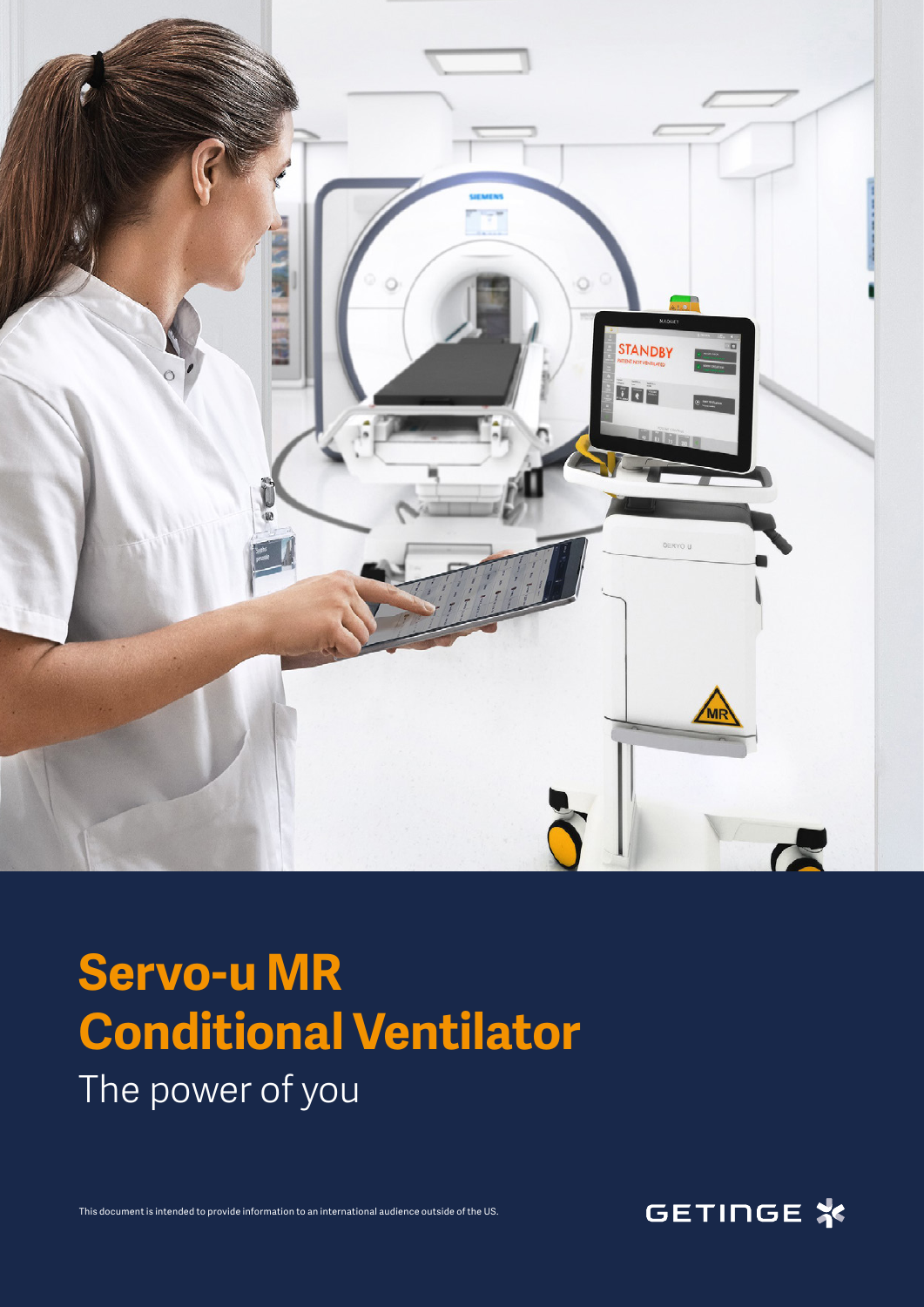

### **Magnetic field indicator**  Shows safe distance to the MR scanner and alerts if too close.

**Auto-lock handle** Locks all wheels simultaneously once your hand leaves the handle.

### **Flexible positioning**

Patient tubing connections and rotatable screen eases placement on either side of the MR table.

### **Distance view and Servo Compass**

Let you see vital parameters at a glance from the control room and alerts of any deviation from set targets.

# **Designed for safety Crafted for you**

Let's face it: there are plenty of concerns during a typical working day. Ventilation in the MR room doesn't have to be one of them.

### **Put your mind at rest**

Positioning can be a challenge. That's why we put so much care into the design of our magnetic field indicator. It guides you to a safe position, with visual and audible alerts.

You get further assurance from the auto-lock handle, which locks all four wheels as soon as your hand leaves the ventilator. The large 15" screen can be tilted and rotated through 360° for a comfortable view from any angle.

Servo-u ventilators also reduce workload and minimize use errors and close calls.1 The Servo-u MR Conditional Ventilator is an effective complement in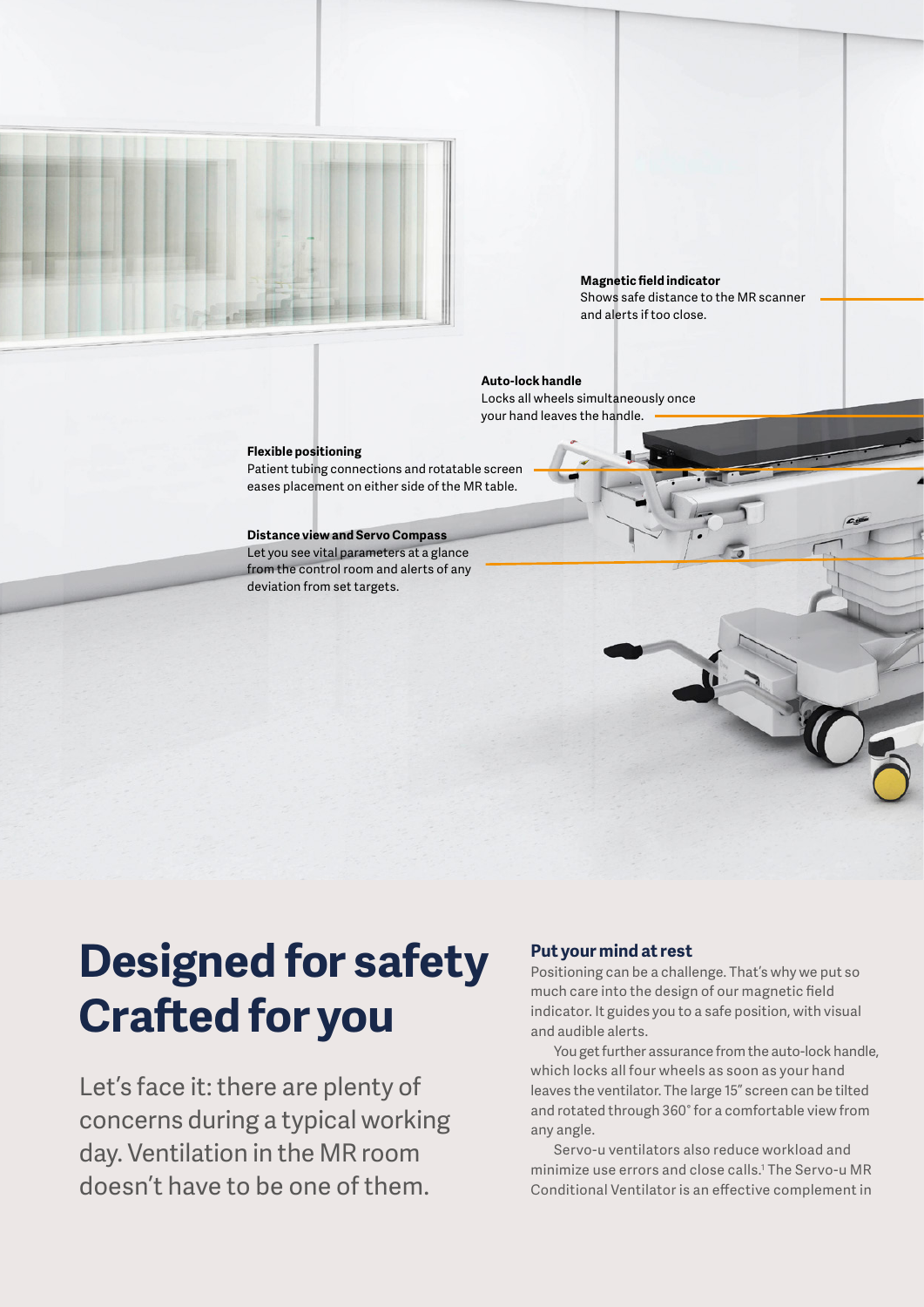

the Servo family, designed for use with 1.5T or 3T MR scanners up to 20mT. The common user interfaces save training time and ease patient transitions.

## **In good hands**

Patients with very different needs come to the MR room. That's why Servo-u MR supports all patient categories, including neonates. Capabilities range from invasive and non-invasive ventilation to high-flow therapy, and the system comes with a range of defined accessories and consumables.

Sustaining protective ventilation from the control room is easy. However hectic things get, the Distance view with

Servo Compass provides a clear, instant view of whether vital parameters are in line with ventilation targets.

## **Built around your needs**

Naturally, the machine itself is just one part of the equation. Our well-developed clinical and support organization backed the first MR ventilator more than 25 years ago and has been part of product development ever since. We are on hand close to you, serving and providing resources for more than 100 000 Servo ventilators worldwide, from the ICU to the MR room.

Welcome to the Servo family – the new power of you.